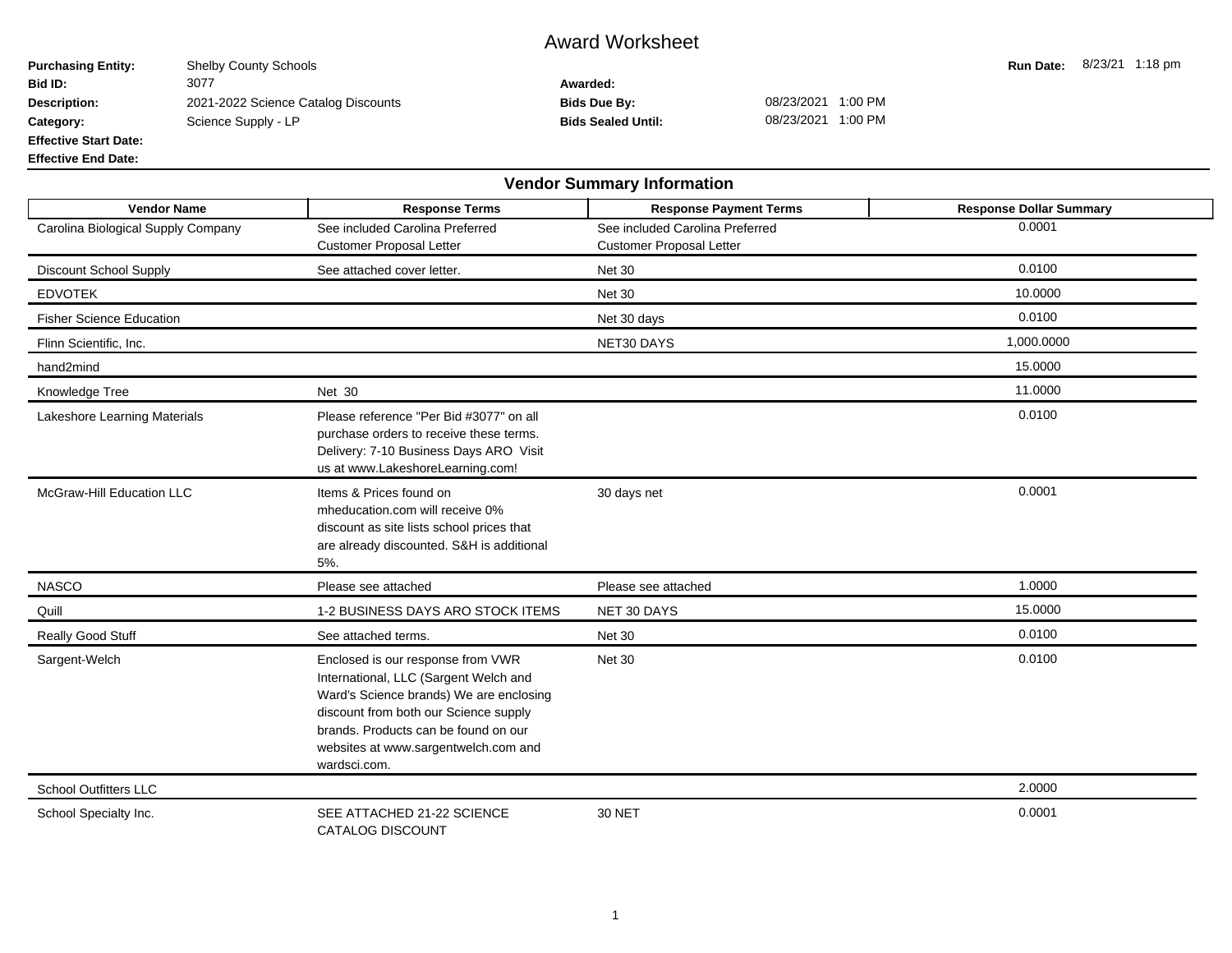| Lot<br>Code<br><b>Item Description</b>                                                                               | <b>Purchase Unit</b>         | Vendor                                | <b>Bid Price</b>                                                                                                                                                                                                                                                           | <b>Response</b><br>Quantity                                                  | <b>Total Price</b> | Pending<br>Award<br>Quantity                                                                                                                                                                                                                                      | Pending<br>Award<br><b>Total</b> | <b>Pending</b><br>Award |
|----------------------------------------------------------------------------------------------------------------------|------------------------------|---------------------------------------|----------------------------------------------------------------------------------------------------------------------------------------------------------------------------------------------------------------------------------------------------------------------------|------------------------------------------------------------------------------|--------------------|-------------------------------------------------------------------------------------------------------------------------------------------------------------------------------------------------------------------------------------------------------------------|----------------------------------|-------------------------|
| No lotted items found for the selected criteria.<br>Item $#: 1$<br>Required: Complete<br>Attached Form and Submit it | 1 - Count                    | Carolina Biological<br>Supply Company | 0.0001                                                                                                                                                                                                                                                                     | -1                                                                           |                    |                                                                                                                                                                                                                                                                   |                                  |                         |
| <b>Manufacturer &amp; Part Number:</b>                                                                               |                              |                                       |                                                                                                                                                                                                                                                                            |                                                                              |                    |                                                                                                                                                                                                                                                                   |                                  |                         |
| Quoted as Spec'd:<br>Yes                                                                                             |                              |                                       |                                                                                                                                                                                                                                                                            |                                                                              |                    |                                                                                                                                                                                                                                                                   |                                  |                         |
|                                                                                                                      |                              |                                       |                                                                                                                                                                                                                                                                            |                                                                              |                    |                                                                                                                                                                                                                                                                   |                                  |                         |
|                                                                                                                      |                              |                                       |                                                                                                                                                                                                                                                                            |                                                                              |                    |                                                                                                                                                                                                                                                                   |                                  |                         |
| Item $#: 1$<br>Required: Complete<br>Attached Form and Submit it<br>here<br><b>Manufacturer &amp; Part Number:</b>   | 1 - Count<br>McGraw Hill LLC | McGraw-Hill Education<br><b>LLC</b>   | 0.0001                                                                                                                                                                                                                                                                     | $\overline{\mathbf{1}}$                                                      |                    |                                                                                                                                                                                                                                                                   |                                  |                         |
| Quoted as Spec'd:<br>Yes                                                                                             |                              |                                       |                                                                                                                                                                                                                                                                            |                                                                              |                    |                                                                                                                                                                                                                                                                   |                                  |                         |
|                                                                                                                      |                              |                                       |                                                                                                                                                                                                                                                                            |                                                                              |                    |                                                                                                                                                                                                                                                                   |                                  |                         |
|                                                                                                                      |                              |                                       |                                                                                                                                                                                                                                                                            |                                                                              |                    |                                                                                                                                                                                                                                                                   |                                  |                         |
| Item $#: 1$<br>Required: Complete<br>Attached Form and Submit it<br>here<br><b>Manufacturer &amp; Part Number:</b>   | 1 - Count                    | School Specialty Inc.                 | 0.0001                                                                                                                                                                                                                                                                     | -1                                                                           |                    |                                                                                                                                                                                                                                                                   |                                  |                         |
| Yes                                                                                                                  |                              | <b>Product Number: NA</b>             |                                                                                                                                                                                                                                                                            |                                                                              |                    |                                                                                                                                                                                                                                                                   |                                  |                         |
|                                                                                                                      |                              |                                       |                                                                                                                                                                                                                                                                            |                                                                              |                    |                                                                                                                                                                                                                                                                   |                                  |                         |
|                                                                                                                      |                              |                                       |                                                                                                                                                                                                                                                                            |                                                                              |                    |                                                                                                                                                                                                                                                                   |                                  |                         |
| Item $#: 1$<br>Required: Complete<br>Attached Form and Submit it<br>here                                             | 1 - Count                    | Discount School Supply                | 0.0100                                                                                                                                                                                                                                                                     | $\mathbf{1}$                                                                 | 0.01               |                                                                                                                                                                                                                                                                   |                                  |                         |
| <b>Manufacturer &amp; Part Number:</b>                                                                               | n/a                          |                                       |                                                                                                                                                                                                                                                                            |                                                                              |                    |                                                                                                                                                                                                                                                                   |                                  |                         |
| Quoted as Spec'd:<br>Yes                                                                                             |                              | Product Number: n/a                   |                                                                                                                                                                                                                                                                            |                                                                              |                    |                                                                                                                                                                                                                                                                   |                                  |                         |
|                                                                                                                      |                              |                                       |                                                                                                                                                                                                                                                                            |                                                                              |                    |                                                                                                                                                                                                                                                                   |                                  |                         |
| Response Item Payment Terms: Net 30                                                                                  |                              |                                       |                                                                                                                                                                                                                                                                            |                                                                              |                    |                                                                                                                                                                                                                                                                   |                                  |                         |
|                                                                                                                      | here<br>Quoted as Spec'd:    | Response Item Payment Terms: 30 NET   | Carolina Biological Supply Company<br>Response Item Payment Terms: Payment terms in above-mentioned letter also<br>Response Item Payment Terms: 30 days net for catalog items<br>SCHOOL SPECIALTY, LLC<br>Response Item Notes: SEE ATTACHED 21-22 SCIENCE CATALOG DISCOUNT | <b>Product Number: Contract Submission</b><br>Product Number: Not applicable |                    | Response Item Notes: See embedded Carolina Preferred Customer Proposal Letter for discount exclusions and frieght terms<br>Response Item Notes: As a catalog bid, the information to the left is not applicable and the \$0.0001 price is a place holder and N/A. | 0.00<br>0.00<br>0.00             |                         |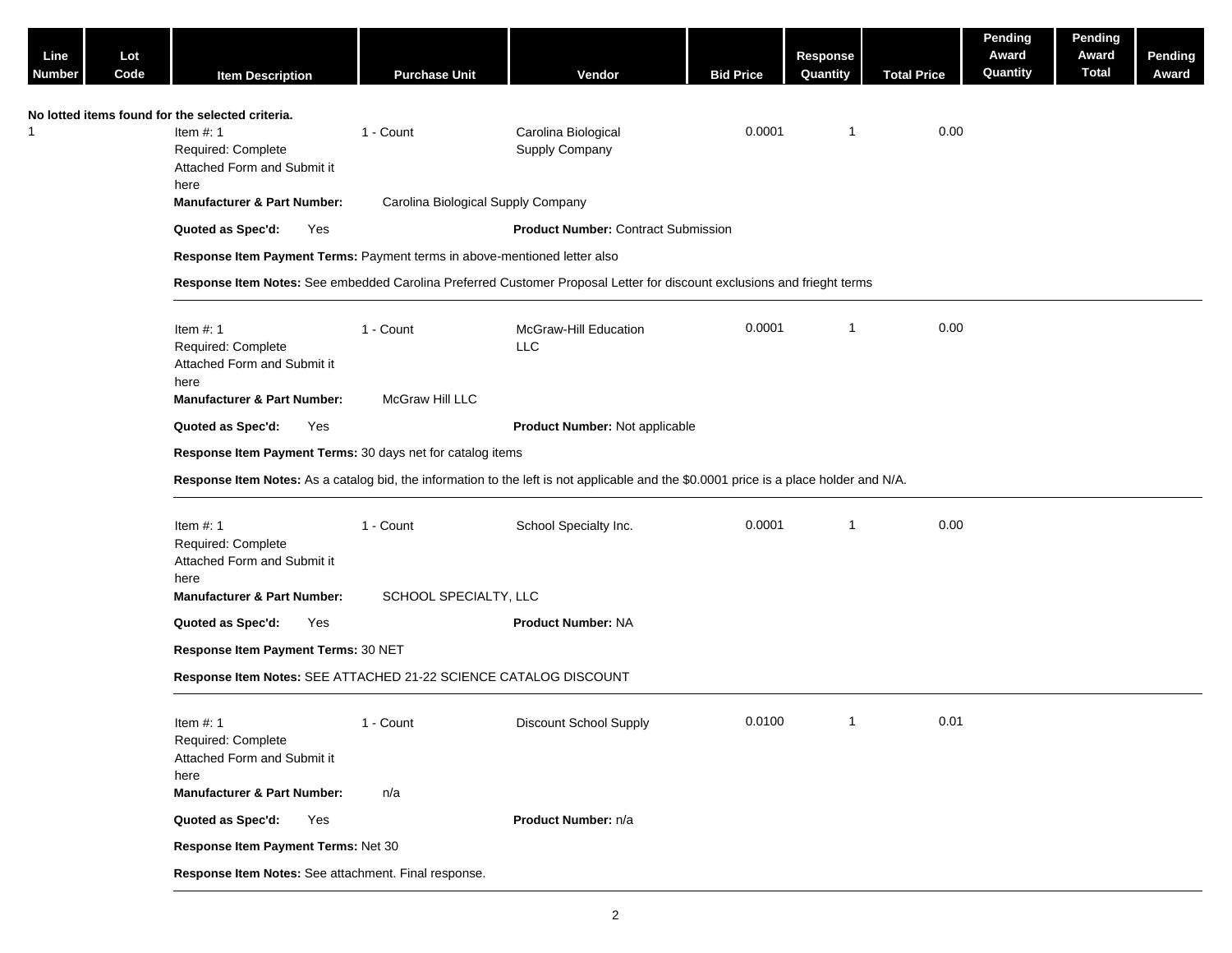| Line<br>Number | Lot<br>Code | <b>Item Description</b>                                                                                                                    | <b>Purchase Unit</b>          | Vendor                                  | <b>Bid Price</b> | Response<br>Quantity | <b>Total Price</b> | Pending<br>Award<br>Quantity | Pending<br>Award<br><b>Total</b> | Pending<br>Award |
|----------------|-------------|--------------------------------------------------------------------------------------------------------------------------------------------|-------------------------------|-----------------------------------------|------------------|----------------------|--------------------|------------------------------|----------------------------------|------------------|
|                |             | Item $#: 1$<br>Required: Complete<br>Attached Form and Submit it<br>here                                                                   | 1 - Count                     | <b>Fisher Science Education</b>         | 0.0100           | $\mathbf{1}$         | 0.01               |                              |                                  |                  |
|                |             | <b>Manufacturer &amp; Part Number:</b>                                                                                                     | Fisher Scientific Company LLC |                                         |                  |                      |                    |                              |                                  |                  |
|                |             | Quoted as Spec'd:<br>Yes                                                                                                                   |                               | <b>Product Number: Catalog Discount</b> |                  |                      |                    |                              |                                  |                  |
|                |             | Item $#: 1$<br>Required: Complete<br>Attached Form and Submit it<br>here                                                                   | 1 - Count                     | Lakeshore Learning<br>Materials         | 0.0100           | $\mathbf{1}$         | 0.01               |                              |                                  |                  |
|                |             | <b>Manufacturer &amp; Part Number:</b>                                                                                                     | Lakeshore                     |                                         |                  |                      |                    |                              |                                  |                  |
|                |             | Quoted as Spec'd:<br>Yes                                                                                                                   |                               | Product Number: Bid 3077                |                  |                      |                    |                              |                                  |                  |
|                |             | Response Item Payment Terms: Net 30                                                                                                        |                               |                                         |                  |                      |                    |                              |                                  |                  |
|                |             | Response Item Notes: 8% discount on all non-sale items, no minimum required. Free shipping in the contiguous United States, no<br>minimum. |                               |                                         |                  |                      |                    |                              |                                  |                  |
|                |             | Item $#: 1$<br>Required: Complete<br>Attached Form and Submit it<br>here                                                                   | 1 - Count                     | Really Good Stuff                       | 0.0100           | $\mathbf{1}$         | 0.01               |                              |                                  |                  |
|                |             | <b>Manufacturer &amp; Part Number:</b>                                                                                                     | n/a                           |                                         |                  |                      |                    |                              |                                  |                  |
|                |             | Quoted as Spec'd:<br>Yes                                                                                                                   |                               | Product Number: n/a                     |                  |                      |                    |                              |                                  |                  |
|                |             | Item $#: 1$<br>Required: Complete<br>Attached Form and Submit it<br>here                                                                   | 1 - Count                     | Sargent-Welch                           | 0.0100           | $\mathbf{1}$         | 0.01               |                              |                                  |                  |
|                |             | <b>Manufacturer &amp; Part Number:</b>                                                                                                     | Sargent Welch & Wards Science |                                         |                  |                      |                    |                              |                                  |                  |
|                |             | Quoted as Spec'd:<br>Yes                                                                                                                   |                               | Product Number: Sargent Welch, Wards    |                  |                      |                    |                              |                                  |                  |
|                |             | Response Item Notes: Sargent Welch 33% discount, Wards Science 18% discount. sargentwelch.com, wardsci.com                                 |                               |                                         |                  |                      |                    |                              |                                  |                  |
|                |             | Item $#: 1$<br>Required: Complete<br>Attached Form and Submit it<br>here                                                                   | 1 - Count                     | <b>NASCO</b>                            | 1.0000           | $\mathbf{1}$         | 1.00               |                              |                                  |                  |
|                |             | <b>Manufacturer &amp; Part Number:</b>                                                                                                     | Nasco                         |                                         |                  |                      |                    |                              |                                  |                  |
|                |             | Quoted as Spec'd:<br>Yes                                                                                                                   |                               | <b>Product Number: 1</b>                |                  |                      |                    |                              |                                  |                  |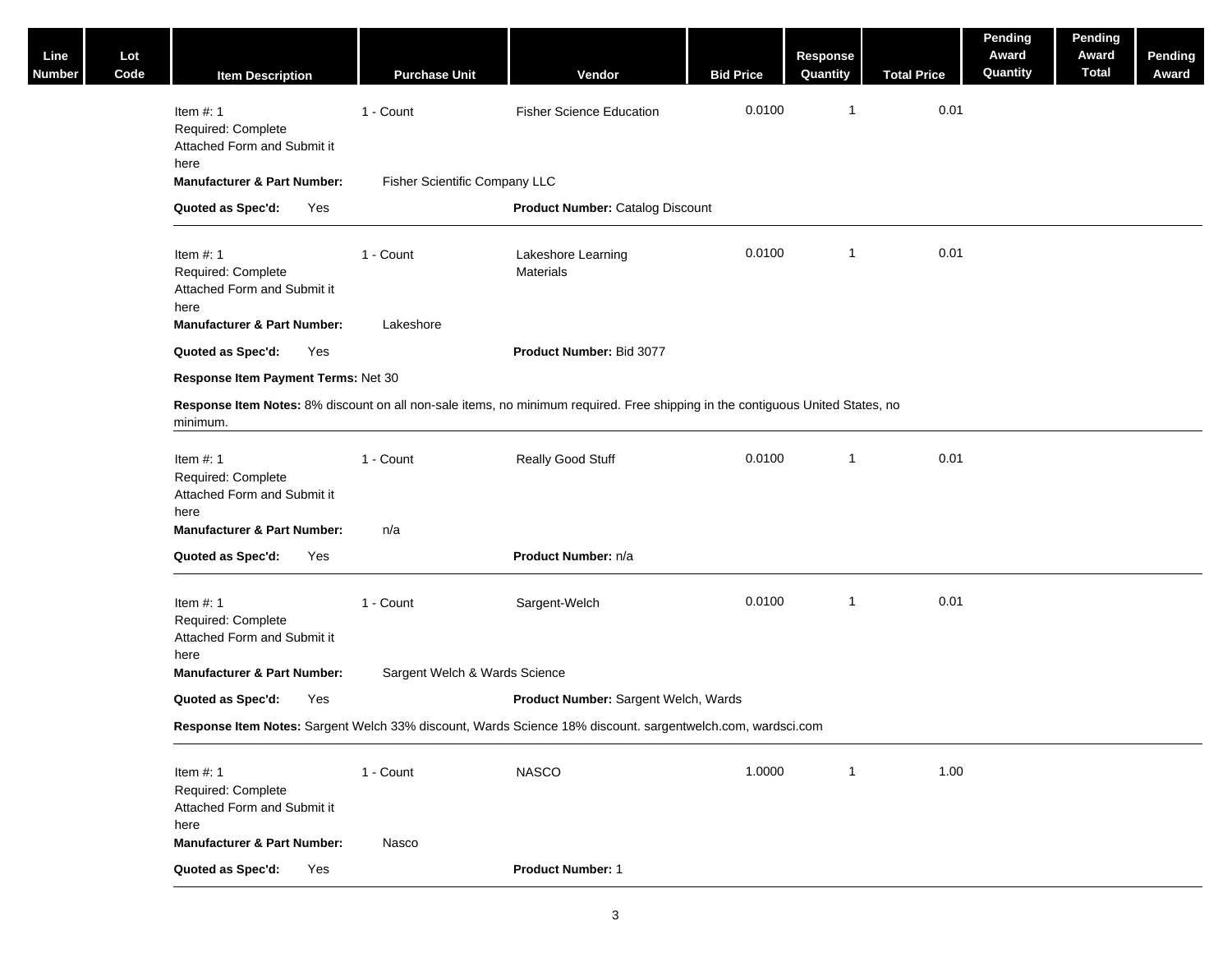| Line<br>Number | Lot<br>Code | <b>Item Description</b>                                                                                            | <b>Purchase Unit</b>                  | Vendor                                                                                                                      | <b>Bid Price</b> | <b>Response</b><br>Quantity | <b>Total Price</b> | Pending<br>Award<br>Quantity | Pending<br>Award<br><b>Total</b> | Pending<br>Award |
|----------------|-------------|--------------------------------------------------------------------------------------------------------------------|---------------------------------------|-----------------------------------------------------------------------------------------------------------------------------|------------------|-----------------------------|--------------------|------------------------------|----------------------------------|------------------|
|                |             | Item $#: 1$<br>Required: Complete<br>Attached Form and Submit it<br>here<br><b>Manufacturer &amp; Part Number:</b> | 1 - Count<br><b>School Outfitters</b> | <b>School Outfitters LLC</b>                                                                                                | 2.0000           | $\mathbf{1}$                | 2.00               |                              |                                  |                  |
|                |             | Quoted as Spec'd:<br>Yes                                                                                           |                                       | <b>Product Number: Website</b>                                                                                              |                  |                             |                    |                              |                                  |                  |
|                |             |                                                                                                                    |                                       |                                                                                                                             |                  |                             |                    |                              |                                  |                  |
|                |             | Item $#: 1$<br>Required: Complete<br>Attached Form and Submit it<br>here                                           | 1 - Count                             | <b>EDVOTEK</b>                                                                                                              | 10.0000          | $\mathbf{1}$                | 10.00              |                              |                                  |                  |
|                |             | <b>Manufacturer &amp; Part Number:</b>                                                                             | EDVOTEK, Inc.                         |                                                                                                                             |                  |                             |                    |                              |                                  |                  |
|                |             | Quoted as Spec'd:<br>Yes                                                                                           |                                       | <b>Product Number: Catalog Discount</b>                                                                                     |                  |                             |                    |                              |                                  |                  |
|                |             | Item $#: 1$<br>Required: Complete<br>Attached Form and Submit it<br>here                                           | 1 - Count                             | Knowledge Tree                                                                                                              | 11.0000          | $\mathbf{1}$                | 11.00              |                              |                                  |                  |
|                |             | <b>Manufacturer &amp; Part Number:</b>                                                                             | Knowledge Tree - Various Numbers      |                                                                                                                             |                  |                             |                    |                              |                                  |                  |
|                |             | Quoted as Spec'd:<br>Yes                                                                                           |                                       | <b>Product Number: Various Numbers</b>                                                                                      |                  |                             |                    |                              |                                  |                  |
|                |             |                                                                                                                    |                                       | Response Item Notes: Knowledge Tree is offering Eleven (11.00) Percent Discount for Science Catalog Knowledge Tree is Local |                  |                             |                    |                              |                                  |                  |
|                |             | Vendor                                                                                                             |                                       |                                                                                                                             |                  |                             |                    |                              |                                  |                  |
|                |             | Item $#: 1$<br>Required: Complete<br>Attached Form and Submit it<br>here                                           | 1 - Count                             | hand2mind                                                                                                                   | 15.0000          | $\mathbf{1}$                | 15.00              |                              |                                  |                  |
|                |             | <b>Manufacturer &amp; Part Number:</b>                                                                             | hand2mind                             |                                                                                                                             |                  |                             |                    |                              |                                  |                  |
|                |             | Quoted as Spec'd:<br>Yes                                                                                           |                                       | Product Number: 0                                                                                                           |                  |                             |                    |                              |                                  |                  |
|                |             | Item $#: 1$<br>Required: Complete<br>Attached Form and Submit it                                                   | 1 - Count                             | Quill                                                                                                                       | 15.0000          | $\mathbf{1}$                | 15.00              |                              |                                  |                  |
|                |             | here<br><b>Manufacturer &amp; Part Number:</b>                                                                     | QUILL                                 |                                                                                                                             |                  |                             |                    |                              |                                  |                  |
|                |             | Quoted as Spec'd:<br>Yes                                                                                           |                                       | Product Number: CATALOG                                                                                                     |                  |                             |                    |                              |                                  |                  |
|                |             | Response Item Payment Terms: Ne30 days                                                                             |                                       |                                                                                                                             |                  |                             |                    |                              |                                  |                  |